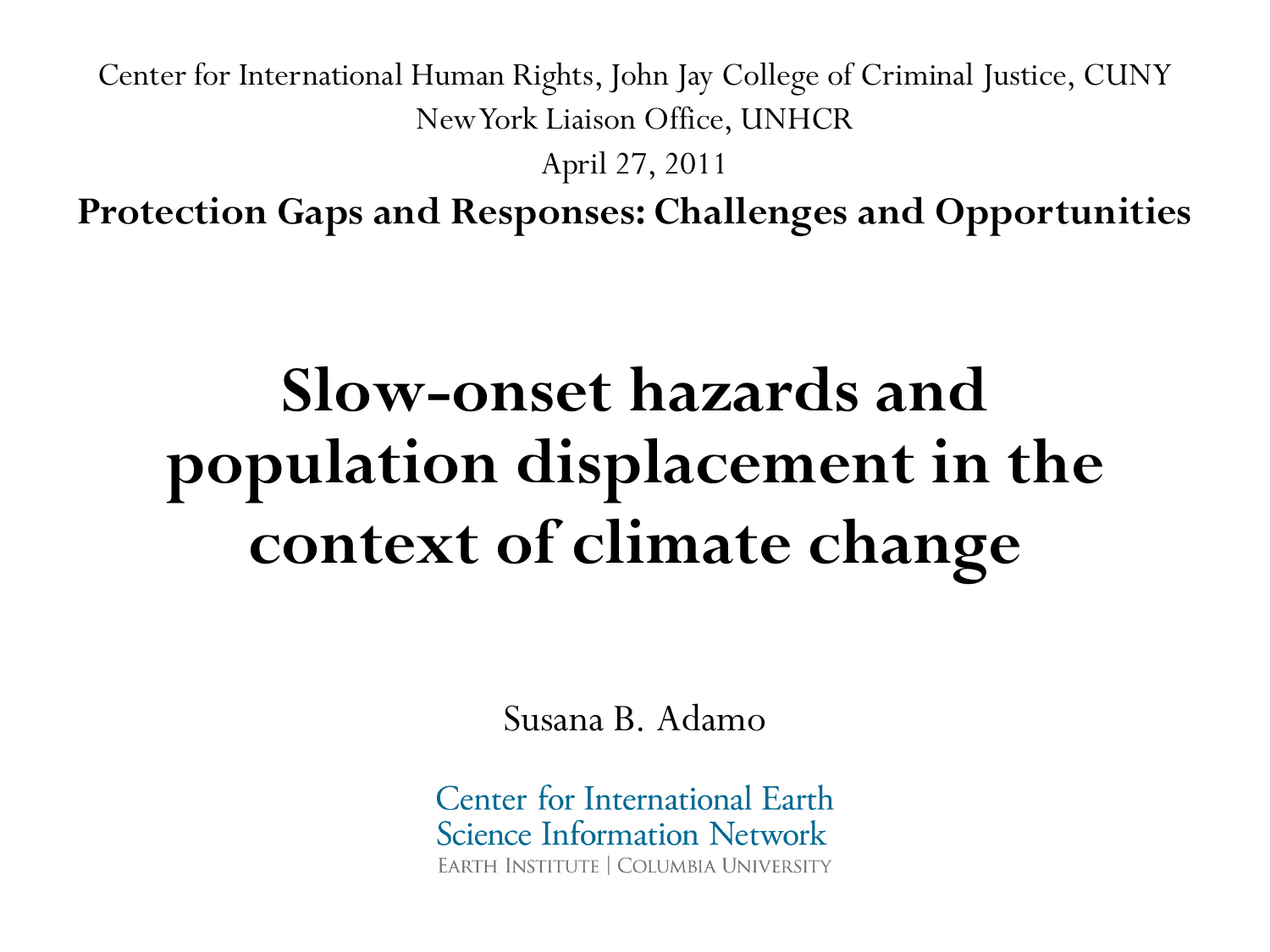# **Outline**

- Conceptual issues
	- Conceptual issues are key when addressing environmental displacement and migration
	- Have policy implications
- Slow-onset hazards related to climate change:
	- Sea level rise
	- Rainfall variability, changes in water availability
- Environmental displacement and climate change:
	- What is known and what is expected
- A very brief comment about numbers
	- Large uncertainties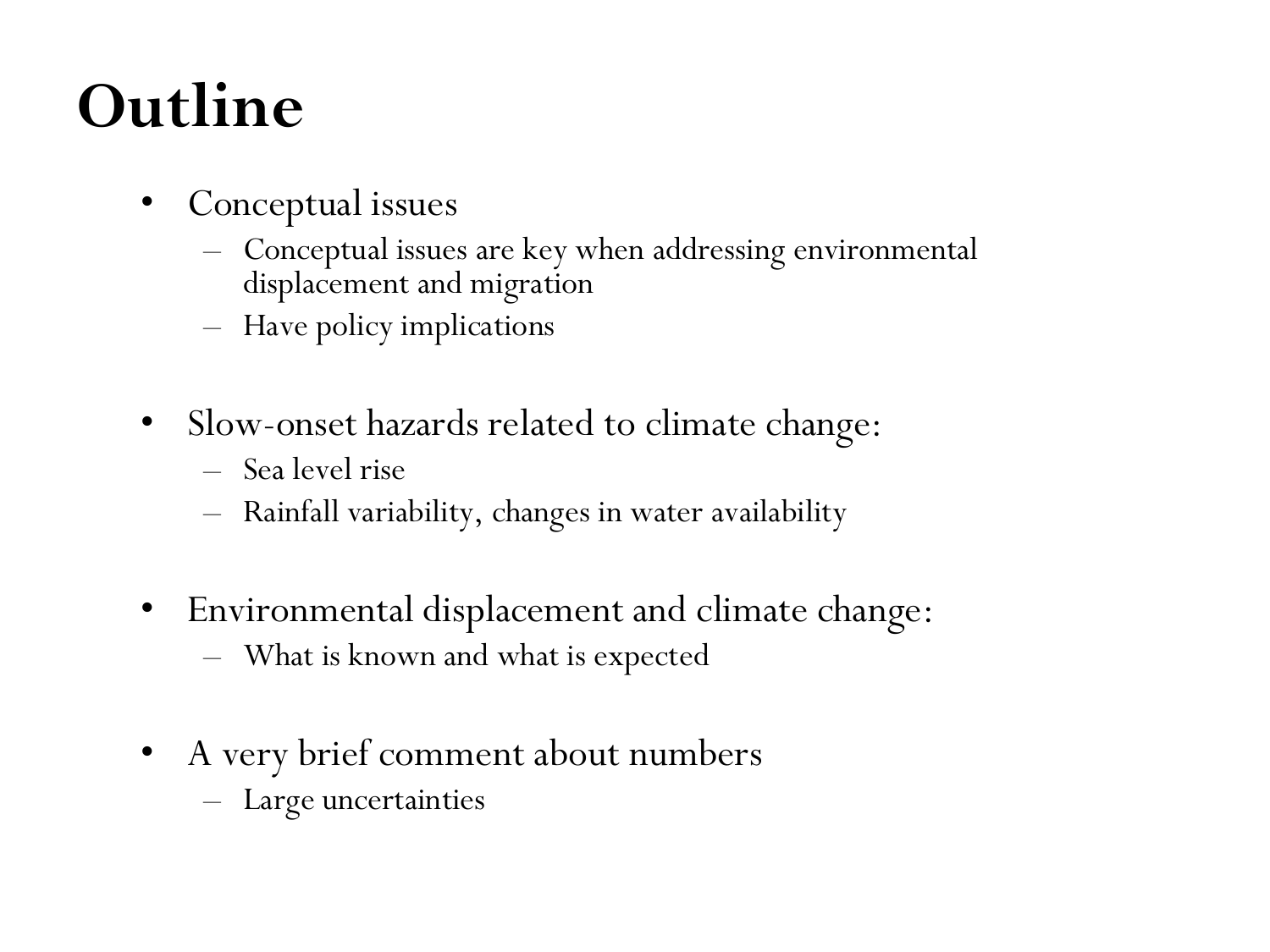# **Different terms, different groups**

**Refugee**: a person who owing to a well-founded fear of being persecuted for reasons of race, religion, nationality, membership of a particular social group or political opinion, is outside the country of his nationality and is unable, or, owing to such fear, is unwilling to avail himself of the protection of that country

- *Internally Displaced Persons*: Persons or group of persons who have been forced to flee or to leave their homes or places of habitual residence, in particular, as a result of, or in order to avoid the effects of, armed conflict, internal strife, systematic violations of human rights, or natural or man-made disasters, and who have not crossed an internationally recognized State border.
	- *Environmentally Displaced Persons*: Persons who are displaced within their country of habitual residence or who have crossed an international border and for whom environmental degradation, deterioration or destruction is a major cause of their displacement, although not the sole one.
- *Environmental Migrants*: persons or group of persons who, for compelling reasons of sudden or progressive changes in the environment that adversely affect their lives or living conditions, are obliged to leave their habitual homes, or choose to do so, either temporarily or permanently, and who move either within their country or abroad.

**Debate on environmental refugees**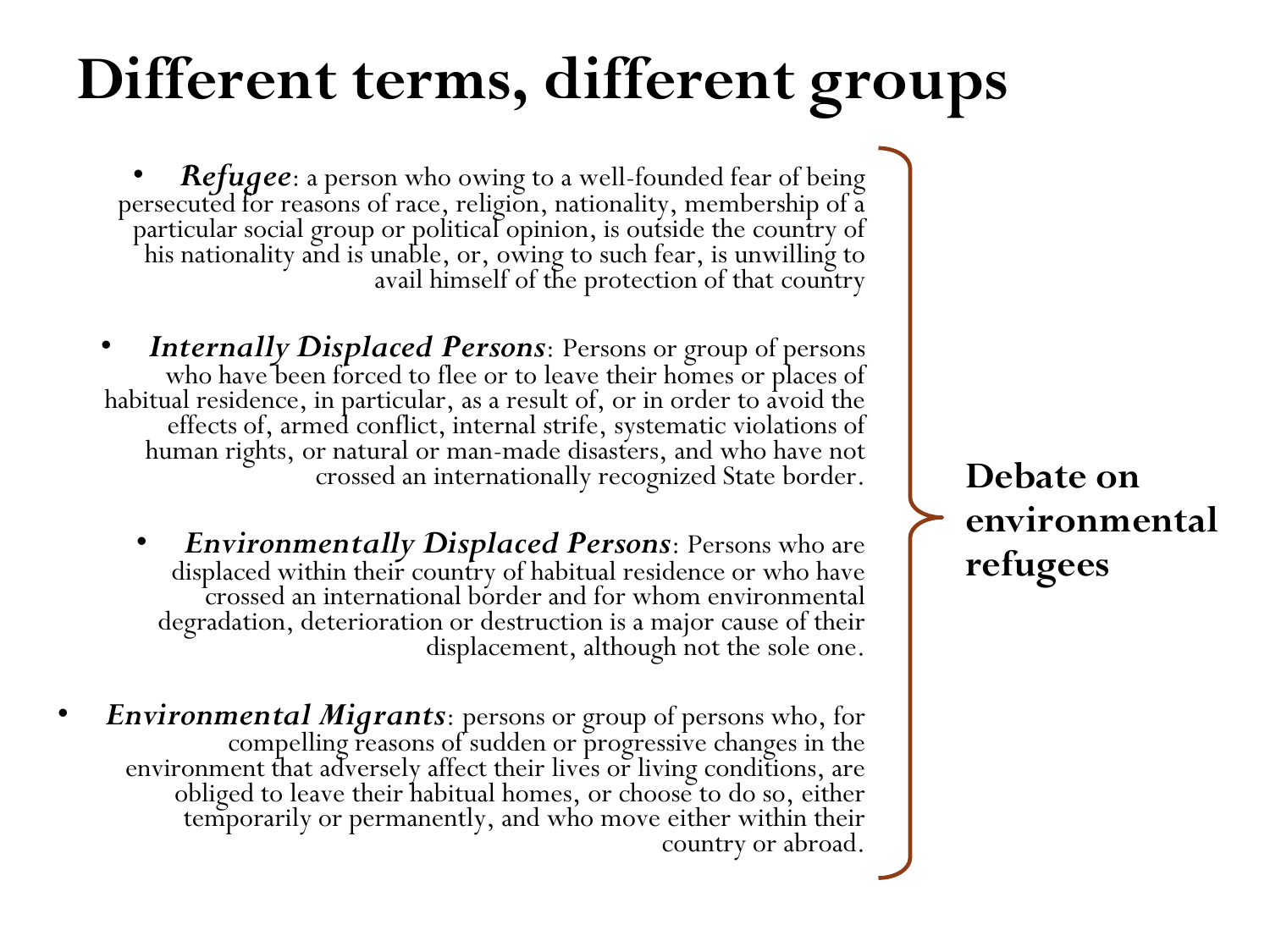| <b>CONTINUUM FROM FORCED TO NON-FORCED MOBILITY</b> |  |  |  |
|-----------------------------------------------------|--|--|--|
|-----------------------------------------------------|--|--|--|

| <b>Refugee-like</b> | <b>Environmentally driven</b>    | Migrant-like              |
|---------------------|----------------------------------|---------------------------|
| situations:         | displacement:                    | situations:               |
| very low level of   | compelled but voluntary; more    | greater control over the  |
| control over the    | control over timing and          | process and less          |
| whole process and   | direction and less vulnerability | vulnerability, even if    |
| very high degree of | than refugees; but less control  | people are moving in      |
| vulnerability       | and more vulnerability than      | response to deteriorating |
|                     | migrants.                        | conditions.               |

- Effects of climate change on population displacement to vary by type of event, place and time, by degree of vulnerability, and availability of alternative responses (mitigation measures, adaptation in place)
- Mobility as response to climate hazards needs a conceptual model to help visualize the integration of different factors.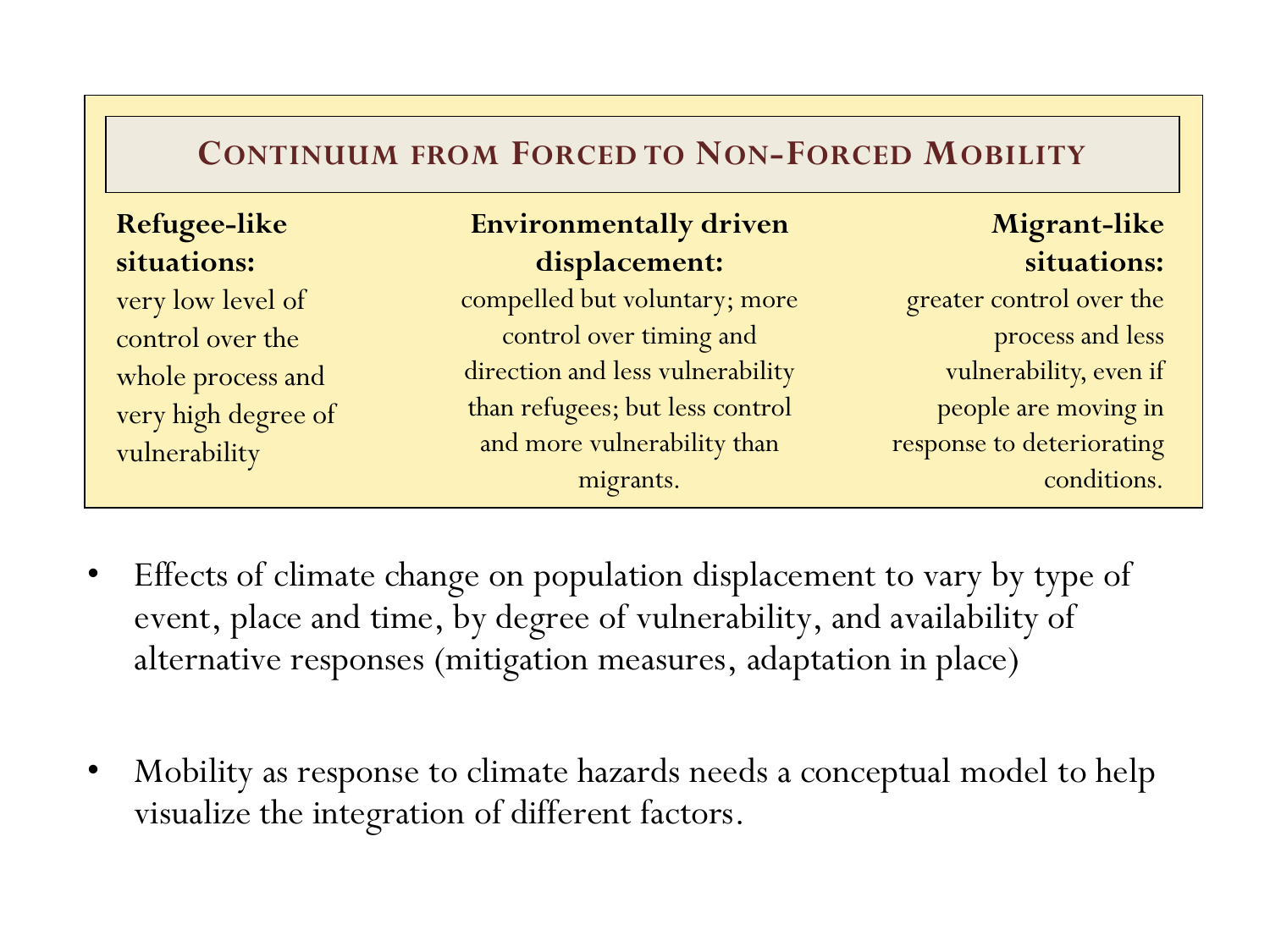#### **How do environmental factors affect migration decisions? Multiplicity and Complexity**



**migration, commuting, etc.) as demographic response**

Elaborated by S. Adamo based on Hewitt, K. 1997. *Regions of risk. A geographical introduction to disasters; Blaikie, P., T. Cannon, I. Davis, and B. Wisner. 1994. At risk: natural hazards, people's vulnerability and disasters; Meze-Hausken, E. 2000. Migration caused by climate change: how vulnerable are people in dryland areas? A case study in Northern Ethiopia; Adamo, S. 2003. Vulnerable people in fragile lands: migration and desertification in the drylands of Argentina.*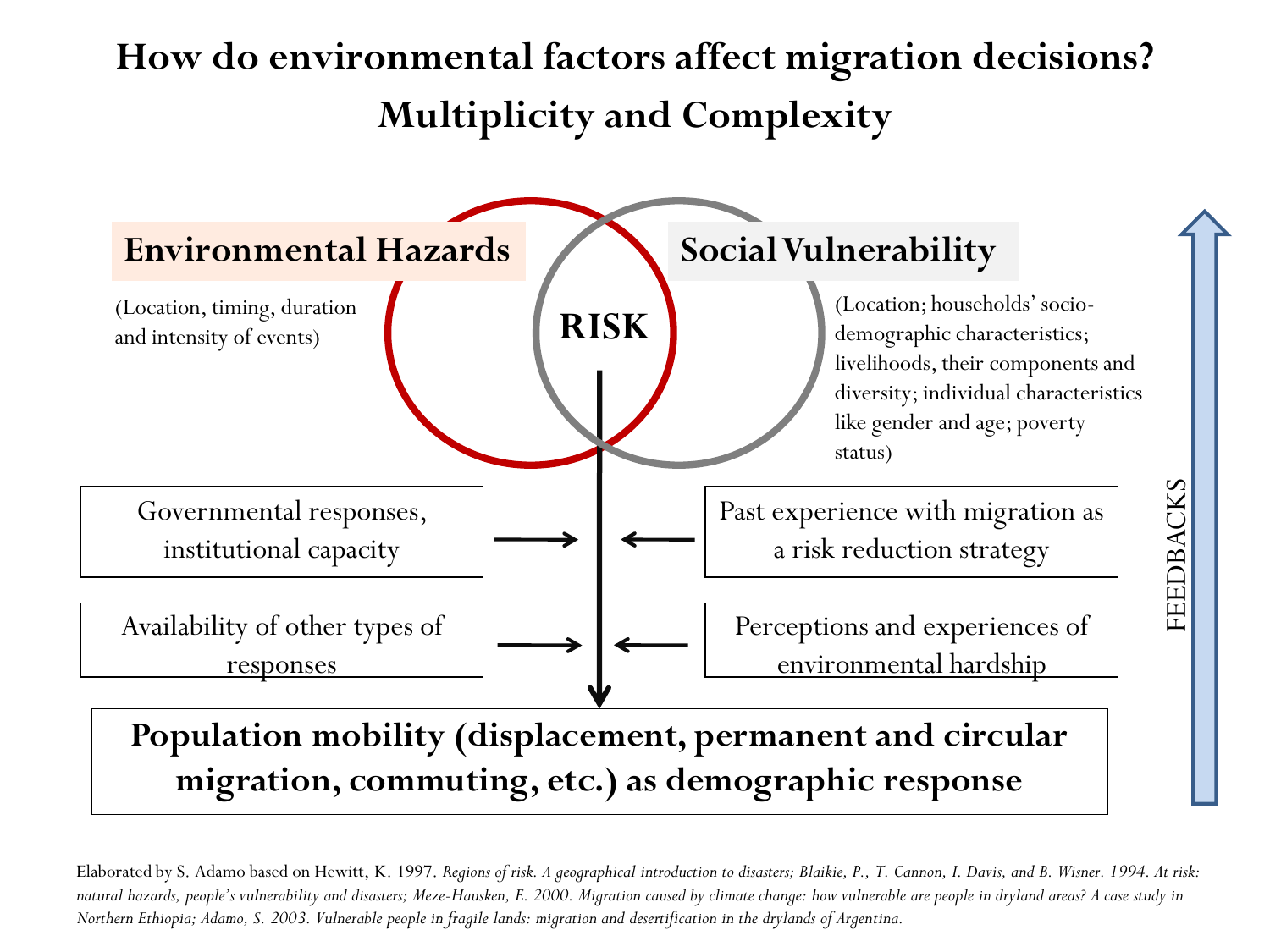## **Slow-Onset Hazards**

- Slow onset hazards, like drought, insect infestations, and disease epidemics take months or years to develop.
- A slow-onset emergency or disaster is defined as one that does not emerge from a single, distinct event but one that emerges gradually over time, often based on a confluence of different events.
- Two main slow onset hazards related to climate change are expected to have an impact on population mobility
	- Changes in rainfall and water availability
	- Sea level rise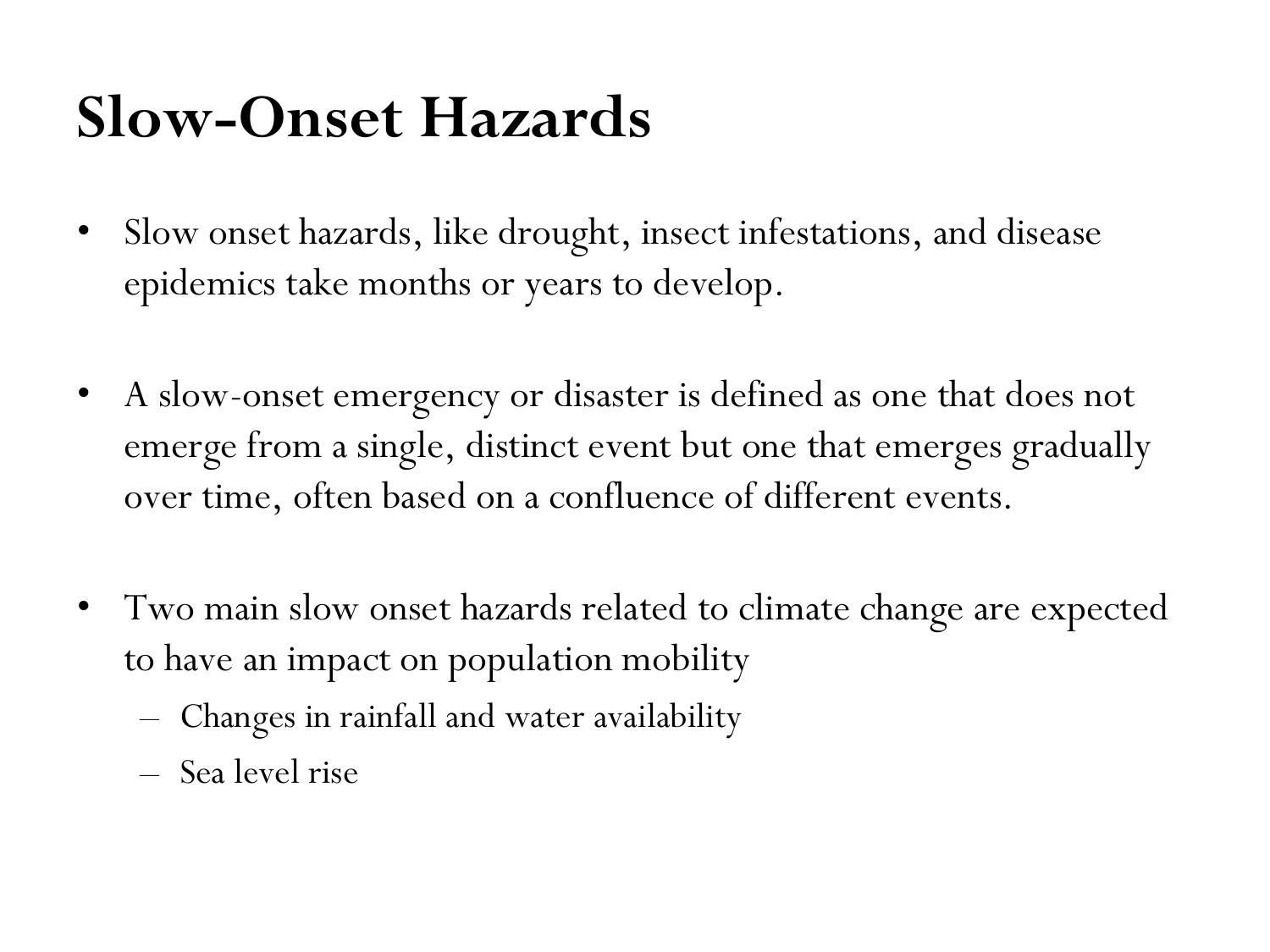- Rainfall variability and changes in water availability (slow onset events)
	- Increases in areas affected by drought
	- Crop damage and failure, lower yields, livestock deaths, and wildfires;
	- Water stress
	- Food and water shortages, risk of malnutrition, risk of water and food-borne diseases
	- Water shortages for settlements and industry, reduced hydropower generation, increased population migrations
- Rising sea level (very slow onset)
	- Salinization of irrigation water
	- Saltwater intrusion of aquifers and coastal water sources
	- Risk of death from drowning
	- Movements of populations and infrastructure, high costs of relocation or armaments
- *Predicted impacts vary substantially by geographic location*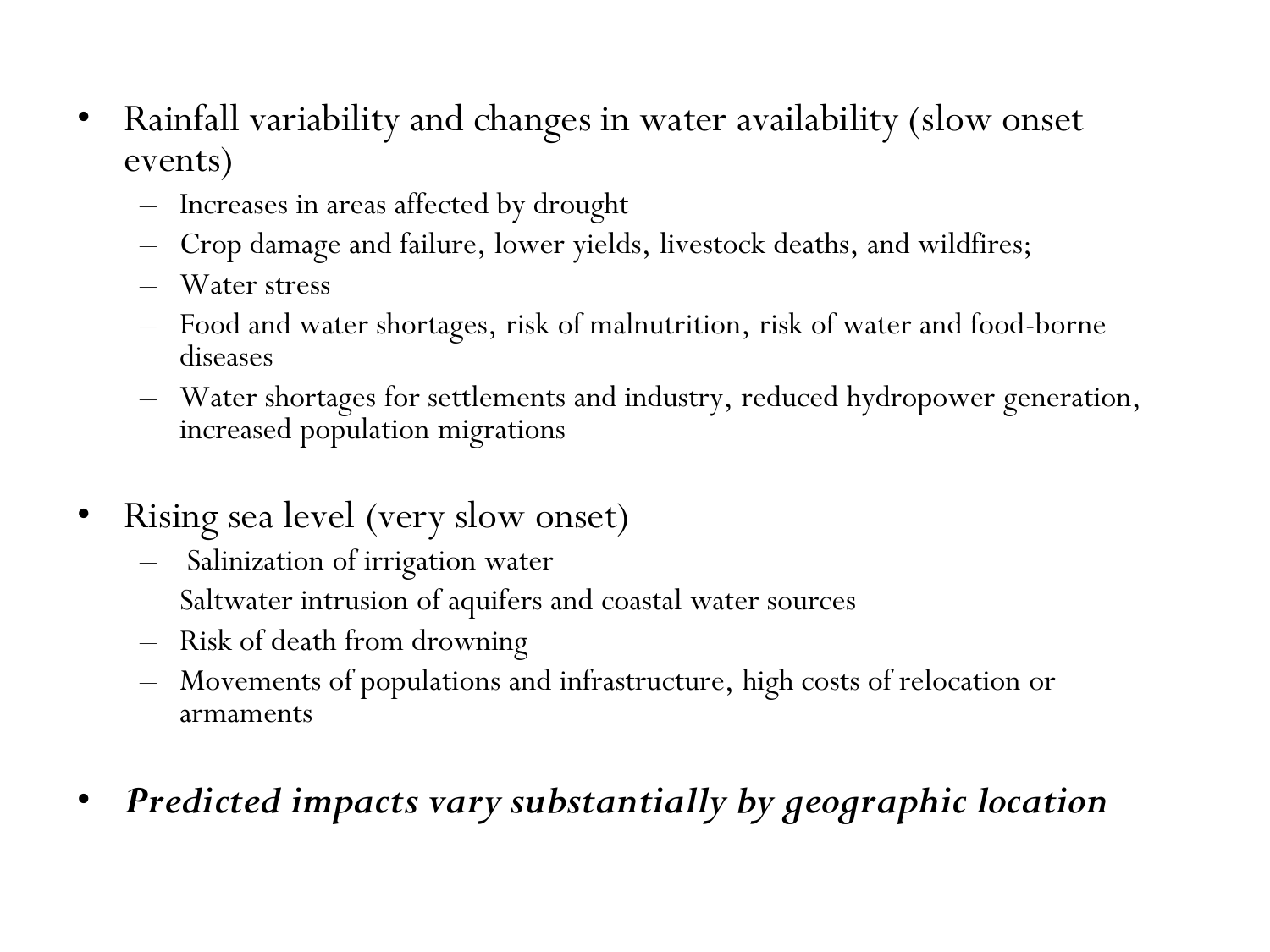### **Rising sea level**



*Source: Warner, K., Erhart, C., de Sherbinin, A., Adamo, S.B., Chai-Onn, T.C. 2009. "In search of shelter: Mapping the effects of climate change on human migration and displacement." A policy Paper prepared for the 2009 Climate Negotiations. Bonn, Germany: United Nations University, CARE, and CIESIN-Columbia University and in close collaboration with the European Commission "Environmental Change and Forced Migration Scenarios Project", the UNHCR, and the World Bank. Pp. 14*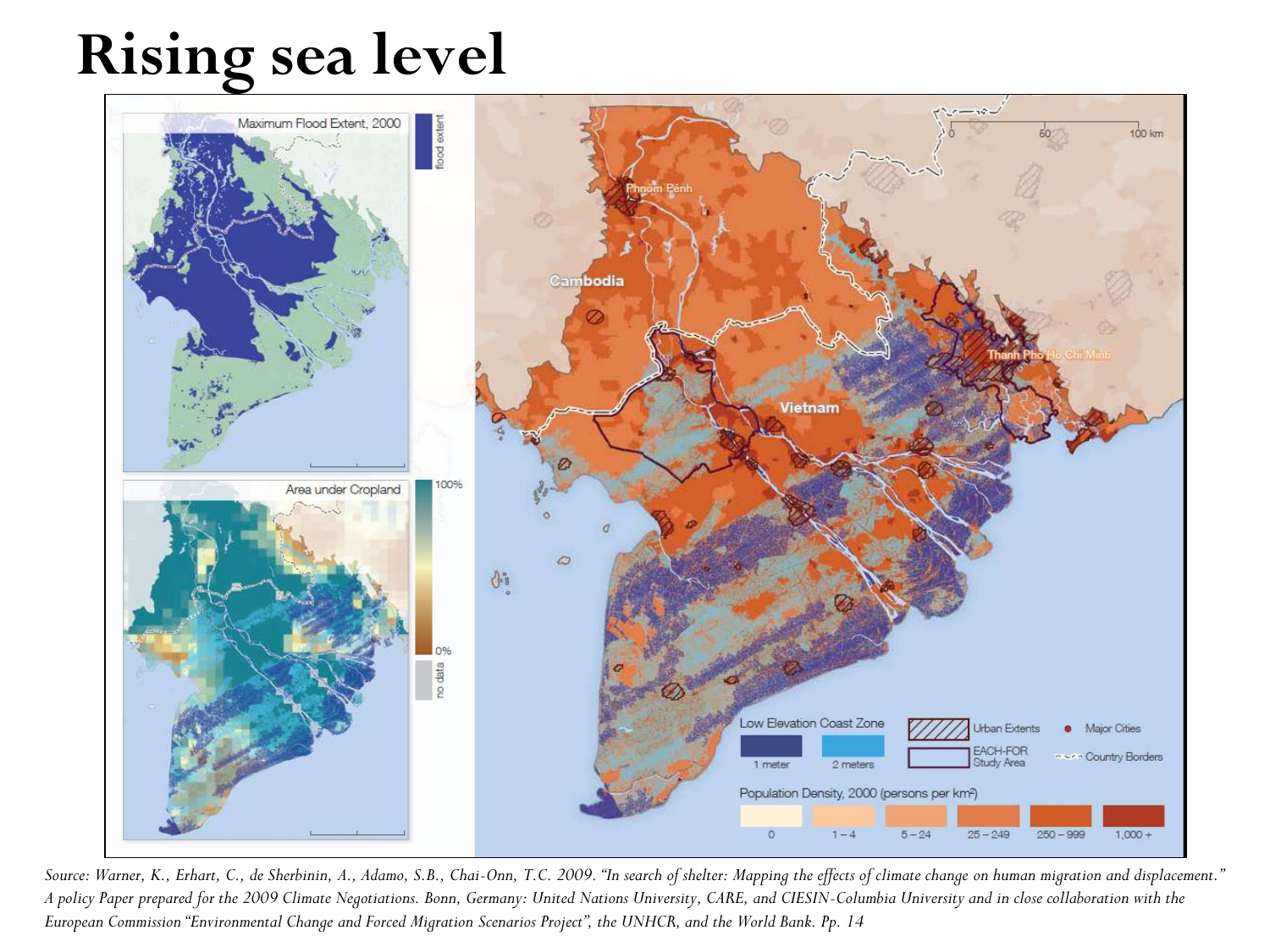#### **Changes in water availability**



*Source: Warner, K., Erhart, C., de Sherbinin, A., Adamo, S.B., Chai-Onn, T.C. 2009. "In search of shelter: Mapping the effects of climate change on human migration and displacement." A policy Paper prepared for the 2009 Climate Negotiations. Bonn, Germany: United Nations University, CARE, and CIESIN-Columbia University and in close collaboration with the European Commission "Environmental Change and Forced Migration Scenarios Project", the UNHCR, and the World Bank. Pp. 6*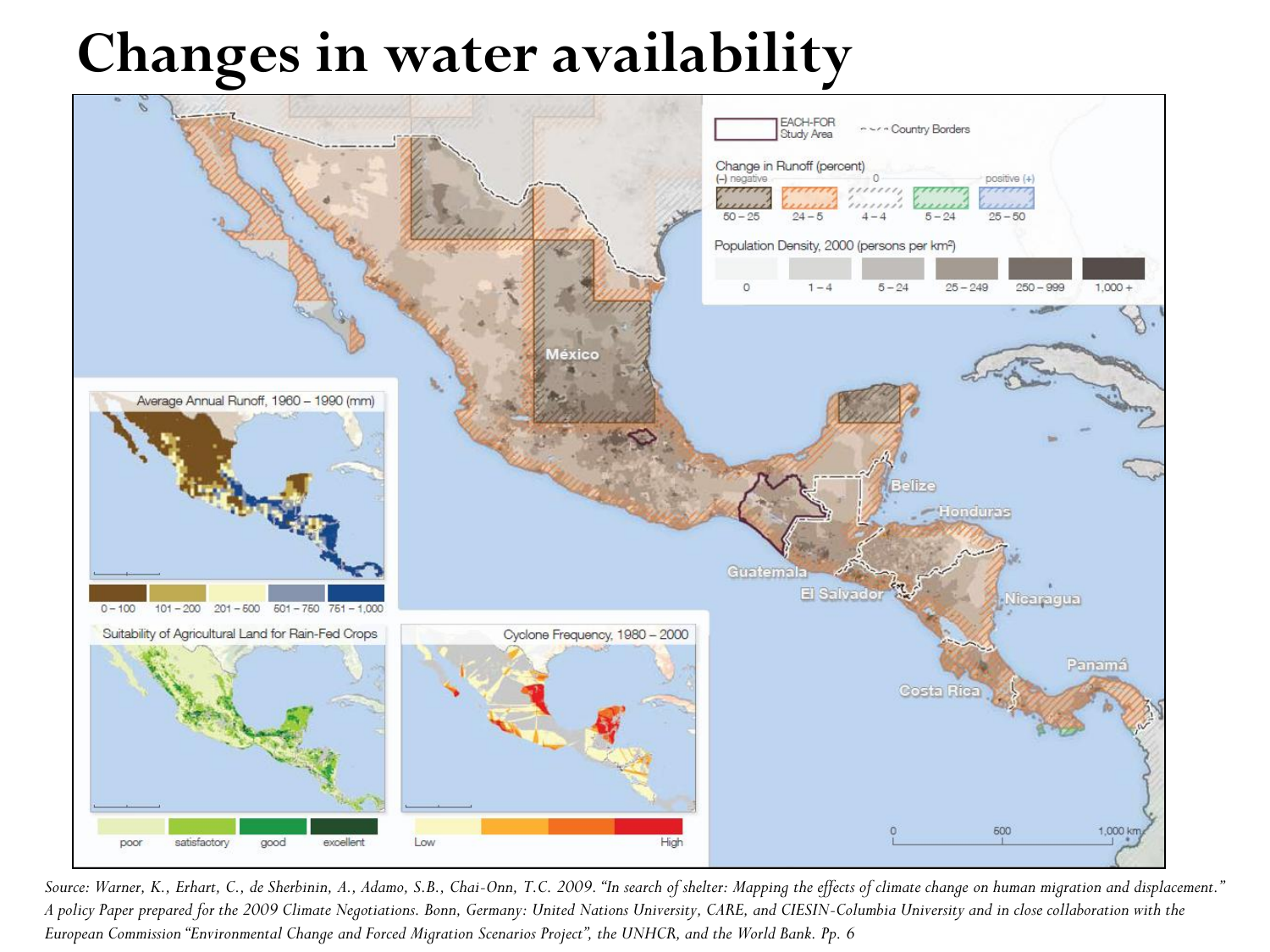#### **Environmental displacement and climate change: what is known and what is expected**

- Current underlying factors:
	- globalization
	- urbanization and population distribution
	- development status
	- current migration patterns/systems
- Overall, probability of displacement is higher in developing countries
	- Socioeconomic status as predictor, but the effect is not linear
- The direction of the flows is uncertain
	- Relevance of previous migration systems and networks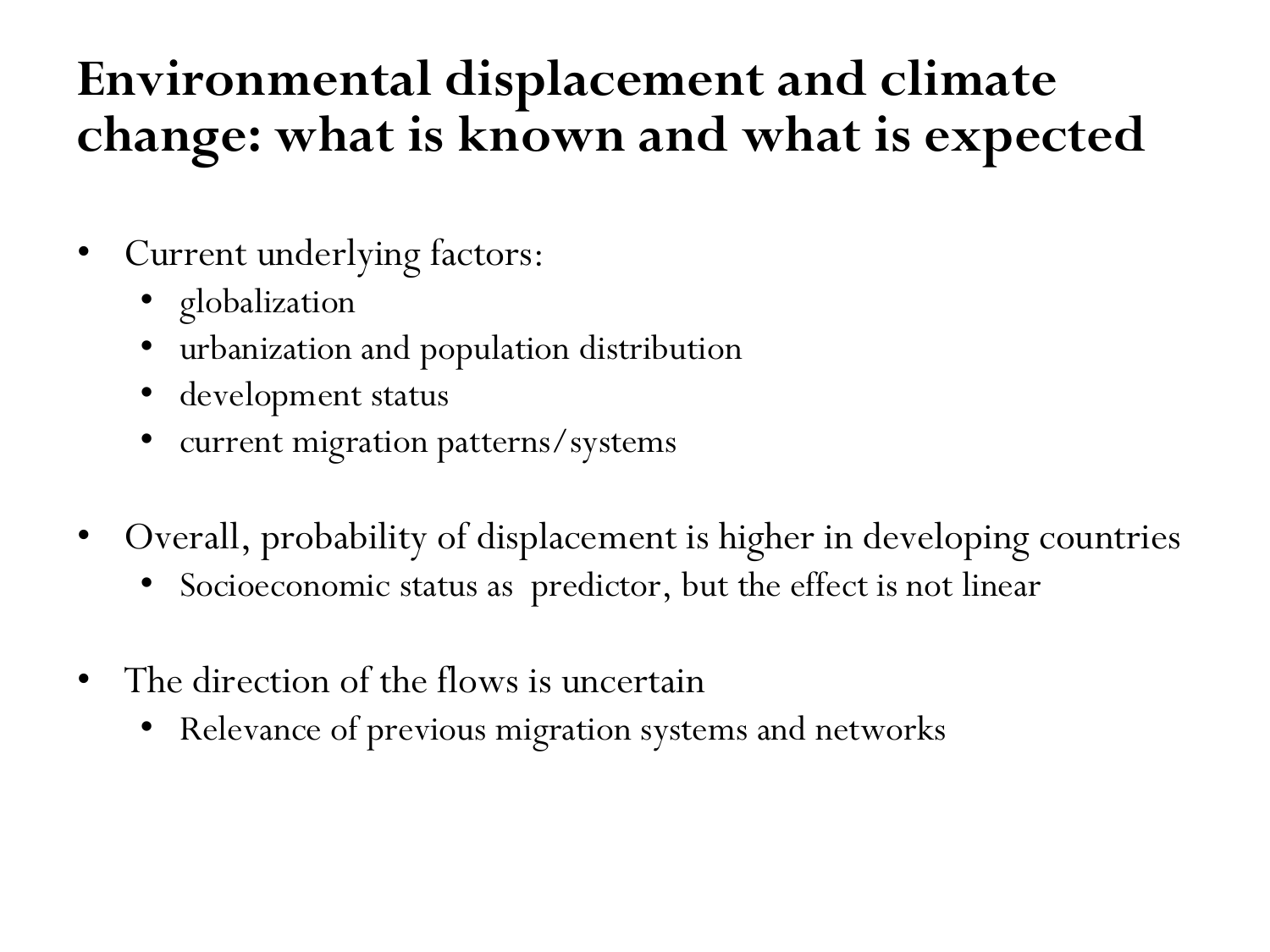- Sea Level Rise:
	- the most certain impact leading to displacement and resettlement
	- it will worsen saline intrusions, inundation, storm surges, erosion, and other coastal hazards, the threat is particularly grave vis-à-vis island communities
	- different options for adaptation, including mobility

- Changes in rainfall/water availability:
	- key factors: disruption of livelihoods, progressive impoverishment, and general deterioration of population's living conditions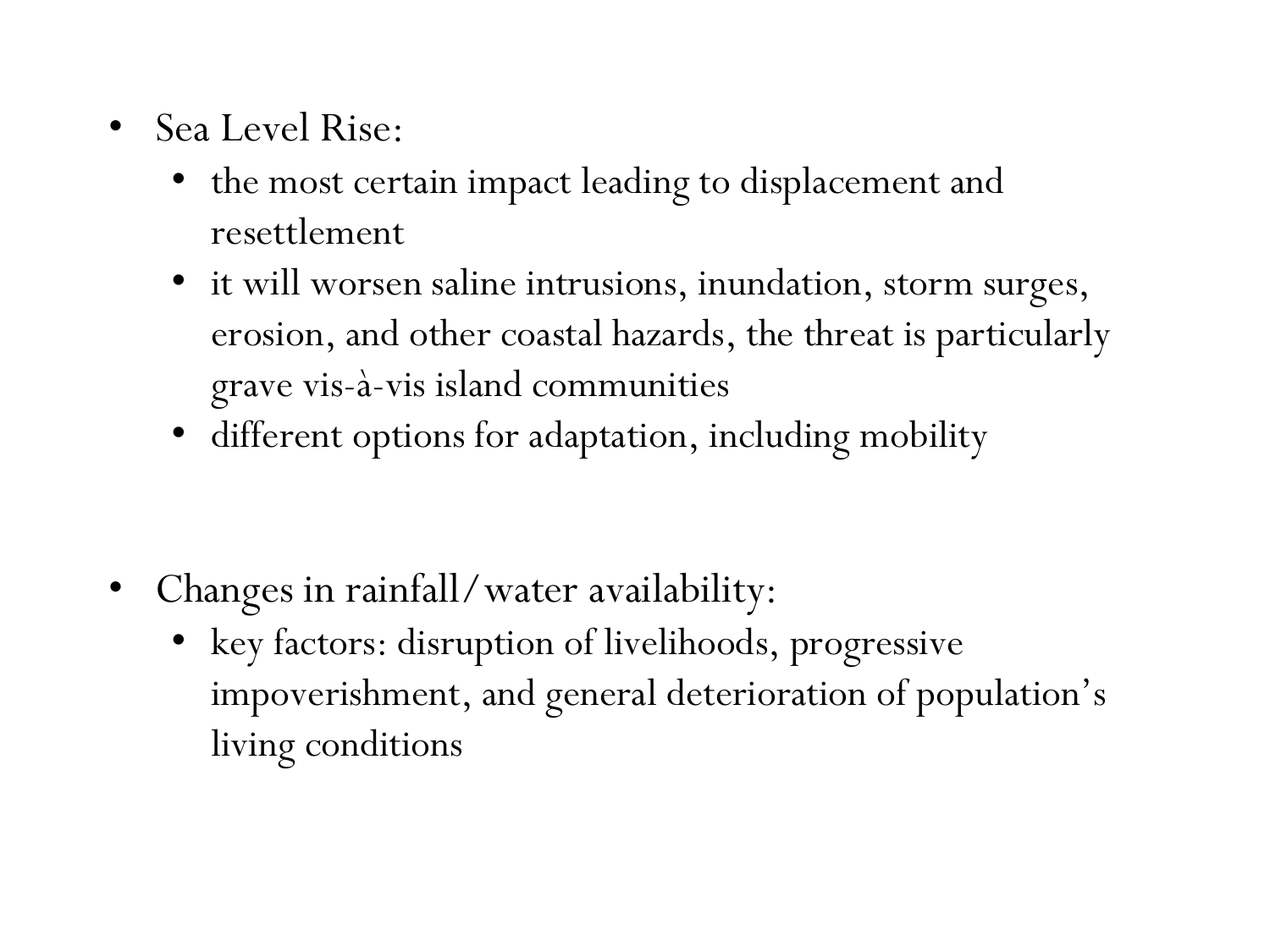- **Some recent findings**
	- Although economic and political factors are the dominant drivers of displacement and migration today, climate change is already having a detectable effect
	- The breakdown of ecosystem-dependent livelihoods is likely to remain the premier driver of long-term migration during the next two to three decades. Climate change will exacerbate this situation
	- Seasonal migration already plays an important part in many families' struggle to deal with environmental change. This is likely to become even more common, as is the practice of migrating from place to place in search of ecosystems that can still support rural livelihood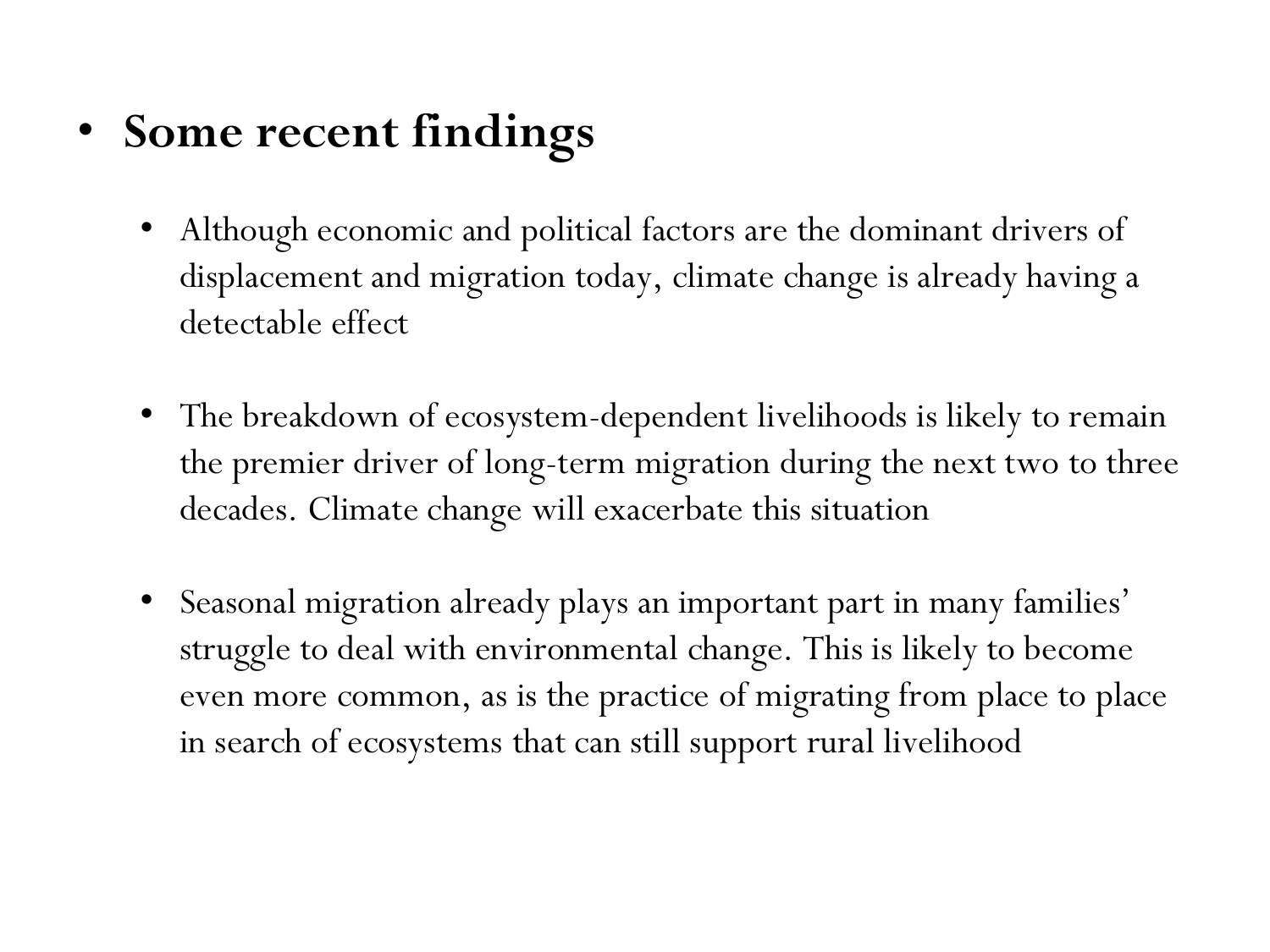- **What is expected?**
	- most environmentally induced migration would remain within national boundaries, particularly in the case of sea-level rise, eventually increasing the numbers of IDPs (internally displaced people)
	- where international migration takes place, the direction of flows will likely be determined by prior migration ties between sending and receiving countries, and on political considerations within receiving countries
	- international migration is highly likely and indeed may be the only option in the cases of small-island states (e.g. Tuvalu and Maldives) and of countries that share threatened coastal areas (e.g. India and Bangladesh)
	- indirect effects are likely, linked to adaptation and mitigation infrastructure leading to displacement and resettlement:
		- Sea walls, dykes, freshwater injection facilities
		- Dams, irrigation works, water transfer schemes, desalination plants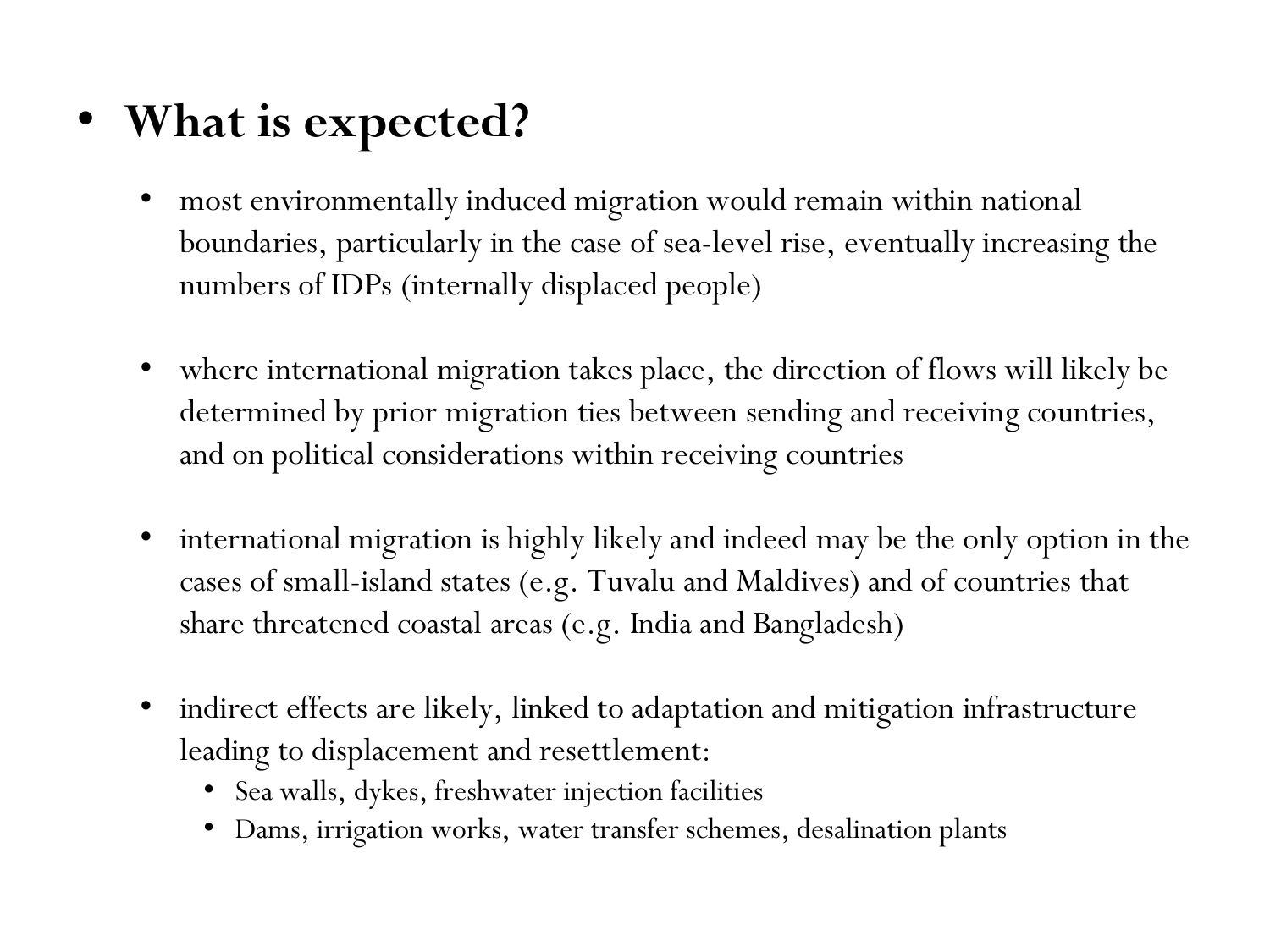#### **A very brief comment about numbers**

#### **Selected estimated magnitudes of environmental displacement**

| <b>Source</b>                                                | <b>Climate Change</b><br>Impact             | <b>Estimates</b>                                 |
|--------------------------------------------------------------|---------------------------------------------|--------------------------------------------------|
| <b>Myers</b> (2002)                                          | Droughts and other<br>climate change events | $50$ million by $2050$                           |
| Almería Statement on Desertification<br>and Migration (1994) | Desertification                             | 135 million                                      |
| Myers (2002, 2005)                                           | Sea level rise                              | $162$ million by $2050$                          |
| McGranahan, Balk and Anderson<br>(2007)                      | Sea level rise (10 meters)                  | 634 million living below 10m<br>sea level ca2000 |

- Often it is not known how these numbers were developed
- Available numbers tend to reflect populations at risk
- The consideration of different time ranges also makes comparisons difficult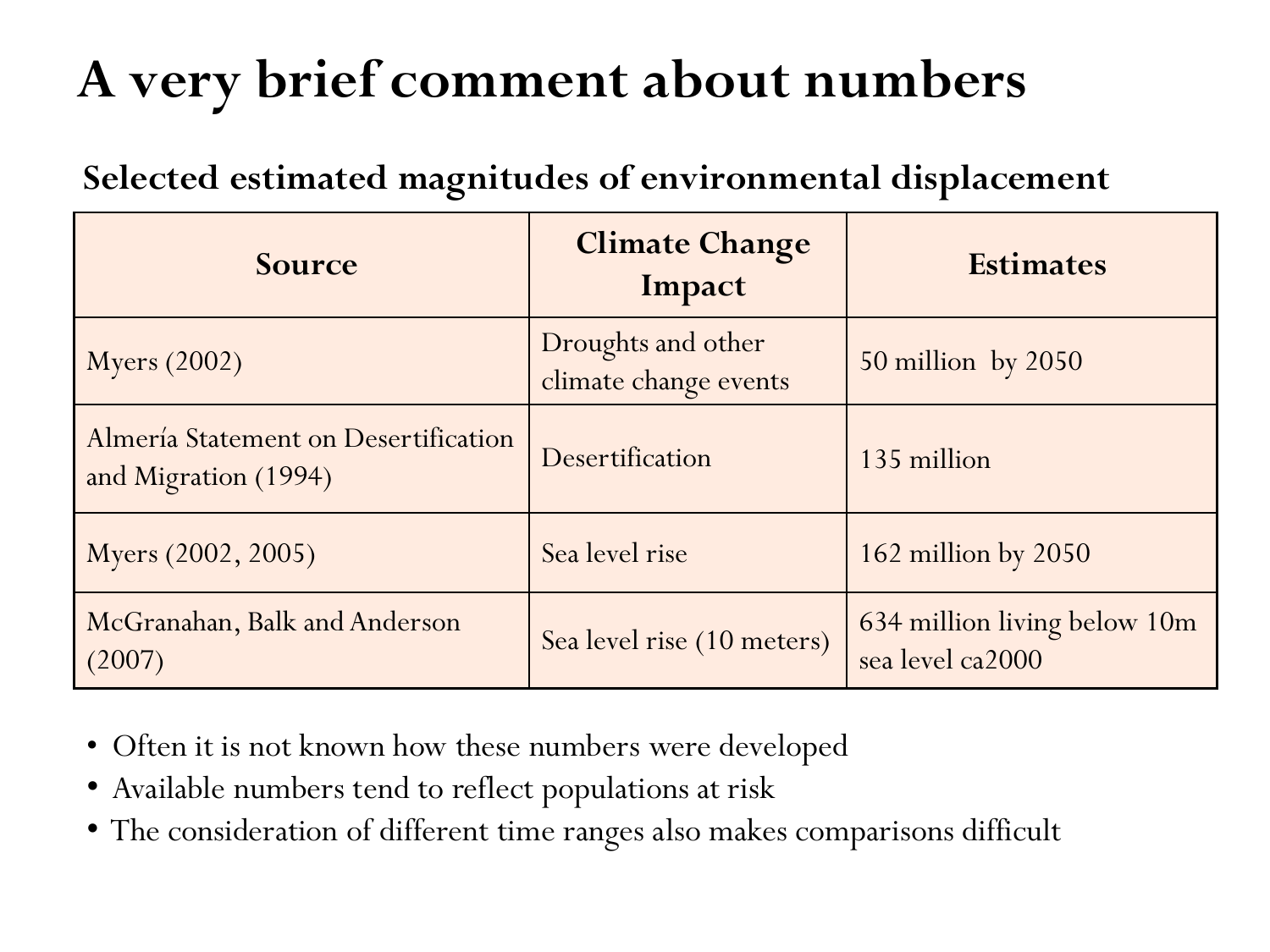## **In conclusion**

- A complex issue, multiple aspects and determinants
- It is difficult to estimate future trends
- Climate change effects on population mobility: already detected and likely to increase
- Trans-disciplinary research on environmental displacement due to climate change events, as well as collaboration and interaction between the research, policy and relief communities have increased substantially